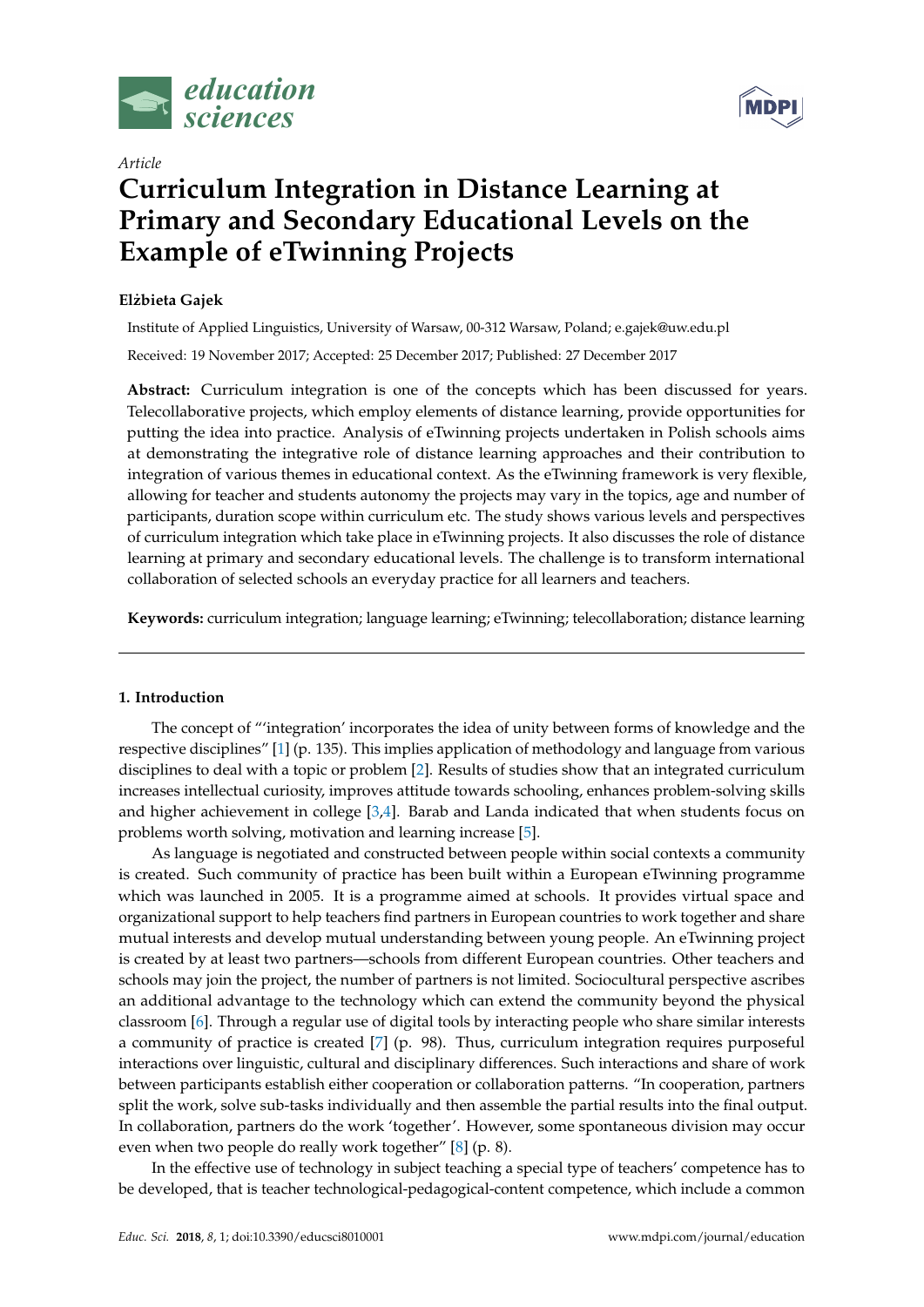area of the three elements [\[9\]](#page-13-8). The curriculum integration in a broad community of practice may enhance its development. Teachers are still at different stages of technology adoption, their attitudes to technology interrelates with their pedagogical use of it [\[10\]](#page-13-9). Thus, participation in the community of practice by influencing their attitudes contribute to their professional development.

The role of technology in curriculum integration shifts from delivery systems to mediation channels. Technologies serve as slaves to students not masters [\[11\]](#page-13-10). Meskill and Ranglova perceive learning with tools as "teacher-orchestrated and student-centred with technology tools stimulating and supporting off-line thinking, discourse and learning" [\[12\]](#page-14-0) (p. 23). Thus, the role of technology is a tool, resource and catalyst for socially constructed knowledge and understanding [\[13](#page-14-1)[–15\]](#page-14-2). Thus, technologies enable to introduce into curriculum integration meaningful learning activities.

Construction of knowledge in international communities of practice refers to Vygotskian social constructivism [\[16\]](#page-14-3). According to Crook, cross-cultural collaboration "makes sense of 'learning' by reference to the social structure of activity" [\[17\]](#page-14-4). Chapelle also perceives the Vygotskyan concepts as grounds for collaborative net-based language teaching and learning [\[18\]](#page-14-5).

Intercultural competence as defined by Byram involves a combination of knowledge, skills and attitudes [\[19\]](#page-14-6). These factors contribute to curriculum integration through telecollaboration. In this way students and teachers develop intercultural pragmatics [\[20\]](#page-14-7). The implementation of telecollaboration projects for curriculum integration is especially important in Poland, a country, where the citizens are not interested in implementation of science and technological achievements in their lives [\[21,](#page-14-8)[22\]](#page-14-9). This importance is reflected in the Ministry of Education policy document [\[23\]](#page-14-10).

There are some studies which demonstrate the impact of eTwinning on learners, teachers and schools [\[24](#page-14-11)[–27\]](#page-14-12). As far as curriculum integration is referred the Authors of the final report state that "It appears that curricular integration of project activities is the norm, even when project work per se is not integrated into lesson time. Typically, eTwinning projects might combine elements of language learning and literacy, ICT (as a curriculum subject or skill set), sciences and mathematics and various social science subjects" [\[24\]](#page-14-11) (p. 8). Another study investigates the impact of eTwinning projects on teachers' practice and training in Romania. Although the teachers' respondents confirm that eTwinning activities enrich the Romanian curriculum by adding interesting and motivating activities. However, they find it difficult to integrate the activities in the curriculum. Half of them identify "a big discrepancy between what the Romanian curriculum allows (contents, expected results, standards and evaluation methods) and what eTwinning proposes" [\[25\]](#page-14-13) (p. 25). In the comparative study, Nawrot shows that in England half of the teachers claim that the curriculum does not fit in eTwinning activities and there is a big discrepancy between what the English curriculum allows and what eTwinning proposes. On the contrary, 83% of the teachers' respondents in Poland disagree with the statement that the curriculum does not fit in eTwinning activities but similarly to their Romanian and English colleagues, half of them partially agree with the statement there is a big discrepancy between what the English curriculum allows and what eTwinning proposes. However, the other half partially disagree (33%) or strongly disagree (17%) [\[26\]](#page-14-14). In a study conducted in Poland majority of 620 language teachers—participants of eTwinning programme confirm that they are able to integrate technology into the curriculum to the extent needed to participate in international projects [\[27\]](#page-14-12). Thus, further studies both theoretical and ethnographic are needed to explain the issue of curriculum integration of eTwinning practices in various educational systems. The text demonstrates the premises of an eTwinning project and the analysis of curriculum integration factors in the projects implemented on the basis of Polish schools participating in the programme. It is worth noticing, that the policy introduced to Polish educational system in September 2017 specifies the participation in international projects as one of the conditions for achievement the curricular aims at primary and secondary school levels [\[23\]](#page-14-10). Thus, curricular integration, which is one of the premises of the eTwinning programme, has been part of the educational policy.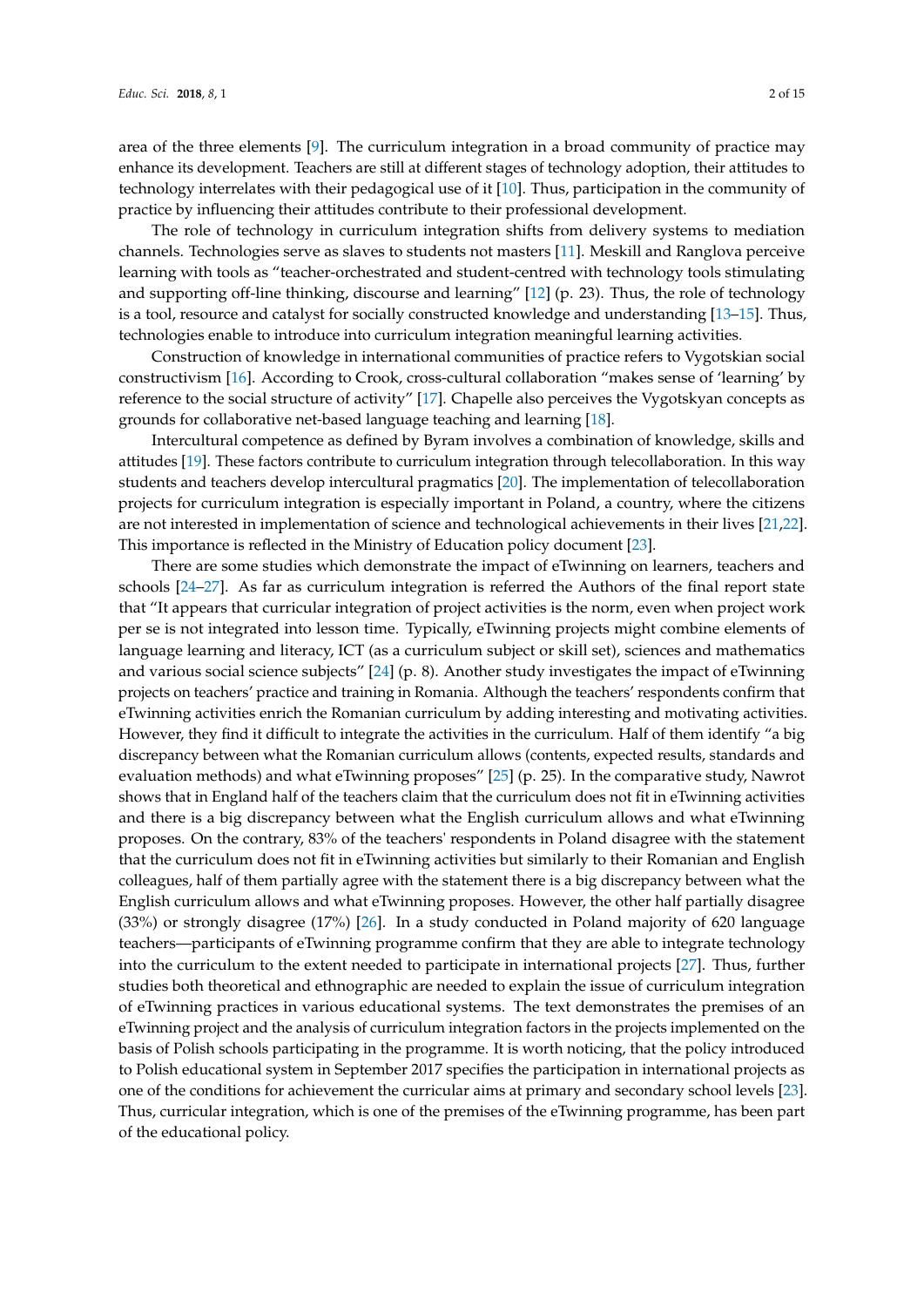### **2. Materials and Methods—eTwinning Programme Framework**

Firstly, it is worth noticing the size of the programme. The statistics showing the number of active schools, teachers and projects are presented in Table [1](#page-2-0) below (taken on 7 September 2017).

<span id="page-2-0"></span>**Table 1.** Statistical data—teachers, projects and schools participating in eTwinning (Source [http://www.](http://www.etwinning.pl/statystyki-2/) [etwinning.pl/statystyki-2/\)](http://www.etwinning.pl/statystyki-2/).

| Country                | <b>Teachers</b> | Projects | Schools |
|------------------------|-----------------|----------|---------|
| Albania                | 1055            | 918      | 2477    |
| Armenia                | 694             | 210      | 929     |
| Austria                | 1489            | 1465     | 3378    |
| Azerbaijan             | 403             | 120      | 341     |
| Belgium                | 2496            | 1983     | 5200    |
| Bosnia and Herzegovina | 359             | 406      | 843     |
| Bulgaria               | 4359            | 2760     | 6965    |
| Croatia                | 2731            | 1455     | 6878    |
| Cyprus                 | 1373            | 555      | 2075    |
| Czech Republic         | 6359            | 3559     | 8920    |
| Denmark                | 1756            | 1828     | 6355    |
| Estonia                | 2172            | 814      | 3691    |
| Finland                | 2613            | 2113     | 5579    |
| France                 | 16,168          | 18,057   | 41,375  |
| Georgia                | 1398            | 303      | 592     |
| Germany                | 7997            | 7754     | 18,068  |
| <b>Great Britain</b>   | 9417            | 13,176   | 24,368  |
| Greece                 | 10,553          | 11,127   | 21,132  |
| Hungary                | 1804            | 1765     | 3876    |
| Iceland                | 749             | 300      | 1211    |
| Ireland                | 1092            | 1288     | 1907    |
| Italy                  | 17,423          | 13,712   | 53,270  |
| Latvia                 | 2484            | 1094     | 5402    |
| Liechtenstein          | 4               | 11       | 16      |
| Lithuania              | 4338            | 1784     | 5564    |
| Luxembourg             | 225             | 127      | 457     |
| Malta                  | 1228            | 228      | 2248    |
| Moldova                | 572             | 139      | 278     |
| Netherlands            | 2284            | 1919     | 6249    |
| Norway                 | 1939            | 1512     | 4361    |
| Poland                 | 21,178          | 140,253  | 44,319  |
| Portugal               | 5819            | 1593     | 11,440  |
| Republic of Macedonia  | 732             | 305      | 661     |
| Romania                | 11,900          | 7840     | 22,121  |
| Serbia                 | 1096            | 844      | 1929    |
| Slovakia               | 6422            | 2629     | 7755    |
| Slovenia               | 2266            | 664      | 2717    |
| Spain                  | 15,316          | 13,247   | 40,227  |
| Sweden                 | 2606            | 3145     | 8503    |
| Tunisia                | 574             | 149      | 510     |
| Turkey                 | 16,749          | 44,065   | 98,313  |
| Ukraine                | 1937            | 576      | 1073    |
| Total                  | 85,564          | 264,733  | 251,535 |

Since 2005 the eTwinning programme has involved 517,584 teachers, 189,338 schools and 66,313 projects registered [\[28\]](#page-14-15).

# *2.1. Aims of the Study*

The research aims at analysing what is integrating in an eTwinning project and how this integration is implemented from various perspectives. The specific research questions include to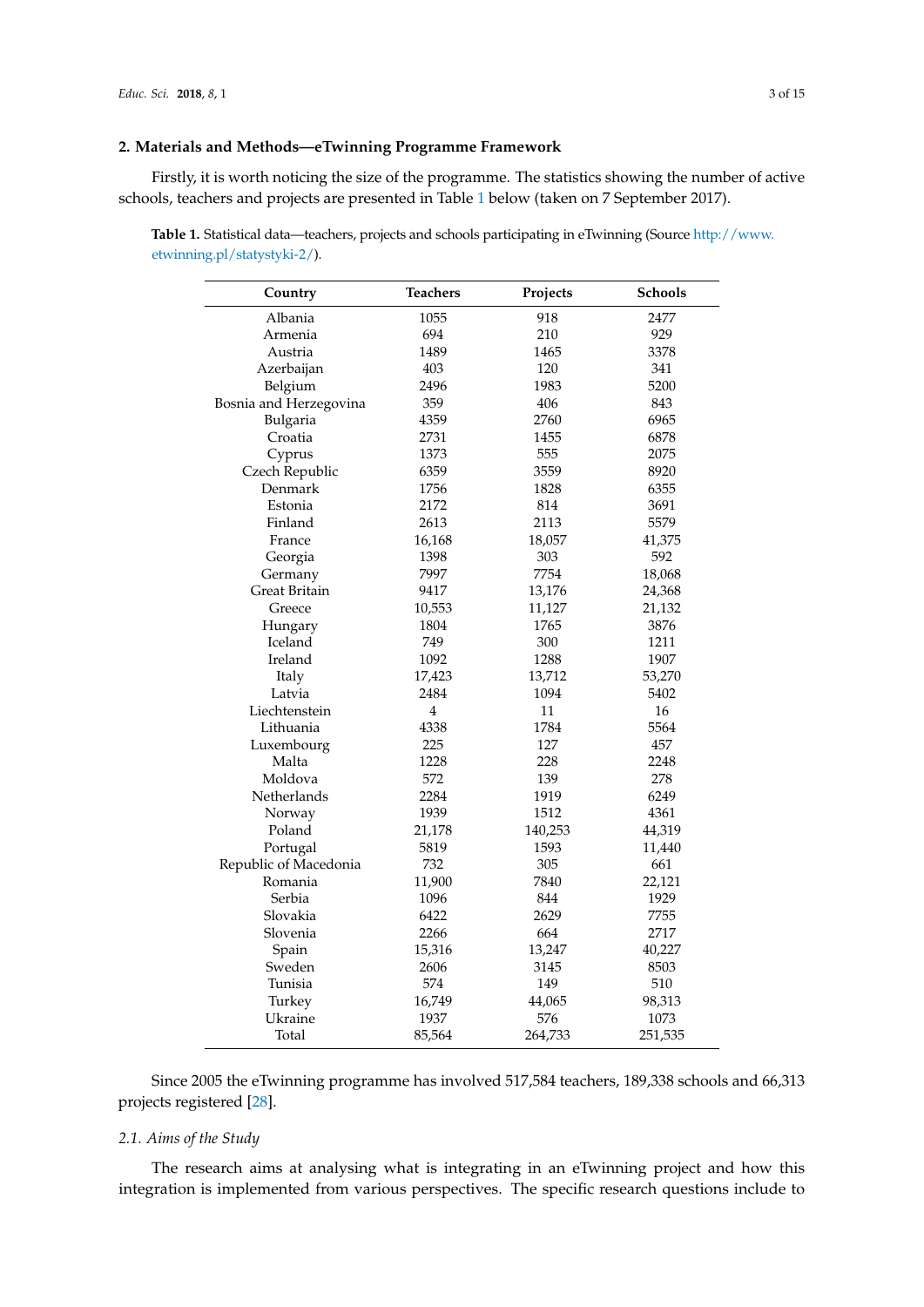the stages of project implementation, the content, the teachers' roles, the learners' roles, the models of work, the technology used, the results of the project, the role of the project in the school life, in the local community in the global trends.

# *2.2. Projects Analysed*

The number of projects analysed cover over 1800 projects submitted by the participants for the eTwinning National Quality Label. The participants of such projects value their work and through the process of filling in the application form they reflected on the content, cooperation, curriculum integration, pedagogical value of technology, sustainability and transferability and internal evaluation.

# **3. Results**

#### *3.1. Analysis of the Process*

At the introductory stage the majority of projects start with shorter or longer self-description including the lifestyle, customs—that is, the world around as social contacts create the grounds for any collaboration. Some short-term projects end at this stage. Others, particularly aimed at young learners, develop at this stage in detail, in order to provide children with basic linguistic competence covering this area of life, culture and language. In secondary education projects teenagers examine the subcultures of young generations in both countries in detail at this stage.

The next stage is the intercultural level as the well-established acquaintance with partners opens a space for further cooperation. Partners often decide to work on customs, holidays and traditions. They exchange information on what people do and how they celebrate and spend their free time. This helps to elicit children's interest in their own and other cultures. However, sometimes even the events' participants have forgotten why they participate in them. Writing about the customs and traditions is an occasion for them to reflect on the values that are involved in the national or local traditions. These topics are also the usual content of language textbooks, which integrates cultural awareness and intercultural knowledge with teaching a foreign language. While presenting their own culture learners look at it through the eyes of their partners, which is a valuable experience for young generation.

Then, long-term projects start the thematic work negotiated between the teachers with the intensive participation of learners. The themes of such projects are discussed later in this text.

At the last stage evaluation and self-reflection on the content, learning and benefits take place, usually in the forms of surveys or focus group interviews.

#### *3.2. Analysis of the Content*

The content of projects approved for Quality Label has fallen into 7 overlapping main categories, that is:

- Everyday culture, school educational culture—the most popular theme, present in each project;
- History and traditions, local region culture—widely explored;
- Environmental issues—related to recycling, pollution and protection;
- Knowledge of specific subjects such as maths, science, business;
- Visual arts and music;
- Multilingual and multicultural cooperation;
- Themes neglected in the curriculum.

The other categories are present but less popular:

- Technology—either safety in the internet or exploring digital technology;
- Intercultural issues—beyond simple facts and comparisons, more orientated on intercultural reflection; challenging stereotypes, xenophobia and intolerance;
- Media—role of mass media and digital media in societies.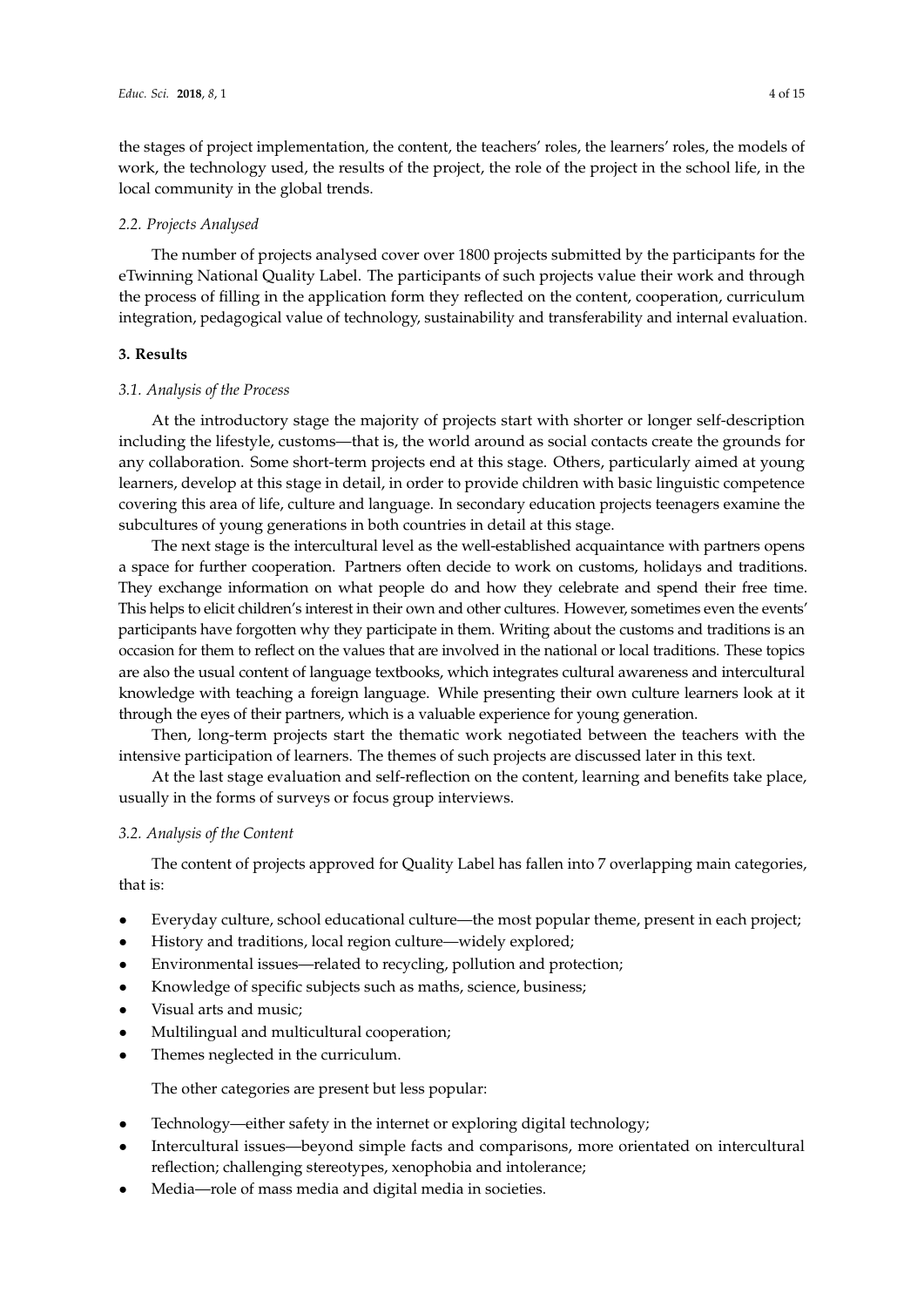A group of projects relates to the past, that is, history and traditions either local or national. Learning about our past in a non-native language and making effort to present own heritage in a way that is attractive to others has an added educational value, which is brought naturally within projects that present architecture, monuments and festivals. Knowledge and ability to present own past equip learners with practical skills for life, as it is a popular topic of conversation with foreigners. Projects relating to the past the may fit into cross-curricular school projects. What is more, learning about the partners' historical values and traditions helps to deeper understand ours. Interest in the traditions of others and respect for them as well as the sensitivity to similarities and differences are the next added values in such projects.

The next category of topics is related to environmental issues, characteristic features of nature in the region and protection of natural heritage. Working on such projects raises awareness of responsibility for the environment. Learners come to realise the global and local aspects of environment protection. Furthermore, in the projects children learn how to identify and present features of their environment attractively. It seems that if schools are located in comparable places, the projects are more successful. A river, seashore, or mountains in the neighbourhood of both partner schools establish a solid ground for cooperation. The importance of environment protection is better understood when both partners suffer city smog or fight against a motorway planned through a natural reserve nearby. A solitary hill with ruins of a castle in the outskirts of both small cities may be a fertile theme of a twin project.

The following category of projects embraces of the most colourful and entertaining activities of all because linguistic and technological tools are harnessed to develop learners artistically. Learners prepare art exhibitions, theatre performances and dance shows in cooperation with partners which is both fun and learning. They also work on literature, myths and fables, e.g., by writing a play together. They get to understand various intercultural aspects of entertainment, having fun in multinational real and virtual environment. However, not many projects undertake topics in the areas of history of visual art or musical traditions.

The category of subject-related projects is relatively small if culture-bound subjects such as Maths, Business, Science, Environment, History, Geography and Nature are placed in separate categories. Maths can be easily taught in a non-native language as it uses its own code. At the same time learners acquire this specific code—mathematical thinking—and the language of description of objects and concepts in mathematics. The cognitive added value of such learning experience should not be neglected. Learning science in a non-native language can be a good training for further academic education and for work in international teams. While working on ICT in foreign languages students may observe various patterns of linguistic borrowings of computer terminology from English to other languages. In projects related to subjects both learners and teachers may collaborate and share experience. Teachers may share methods and approaches to teaching math and science and enterprise.

There are also some very interesting projects that overlap with the categories presented above to some extent only. In these projects learners gain knowledge and develop skills that are neglected in the curriculum. Thus, they extend curriculum by investigating areas which contribute to innovative approach to education. In this group, each project is different. In one, building knowledge on simple information requires interpretative skills; in another, touchy social issues are dealt with.

#### *3.3. Analysis of Models of Work*

In the projects both collaboration and cooperation are implemented. Partners either work together to obtain a result within a collaborative pattern or each partner does a part of the work individually and they exchange the parts within a cooperative pattern.

On the one hand, in most of the projects learners actually share the same experience, activities and emotions but the content related to their culture is different. Thus, the framework is the same but work is shared cooperatively.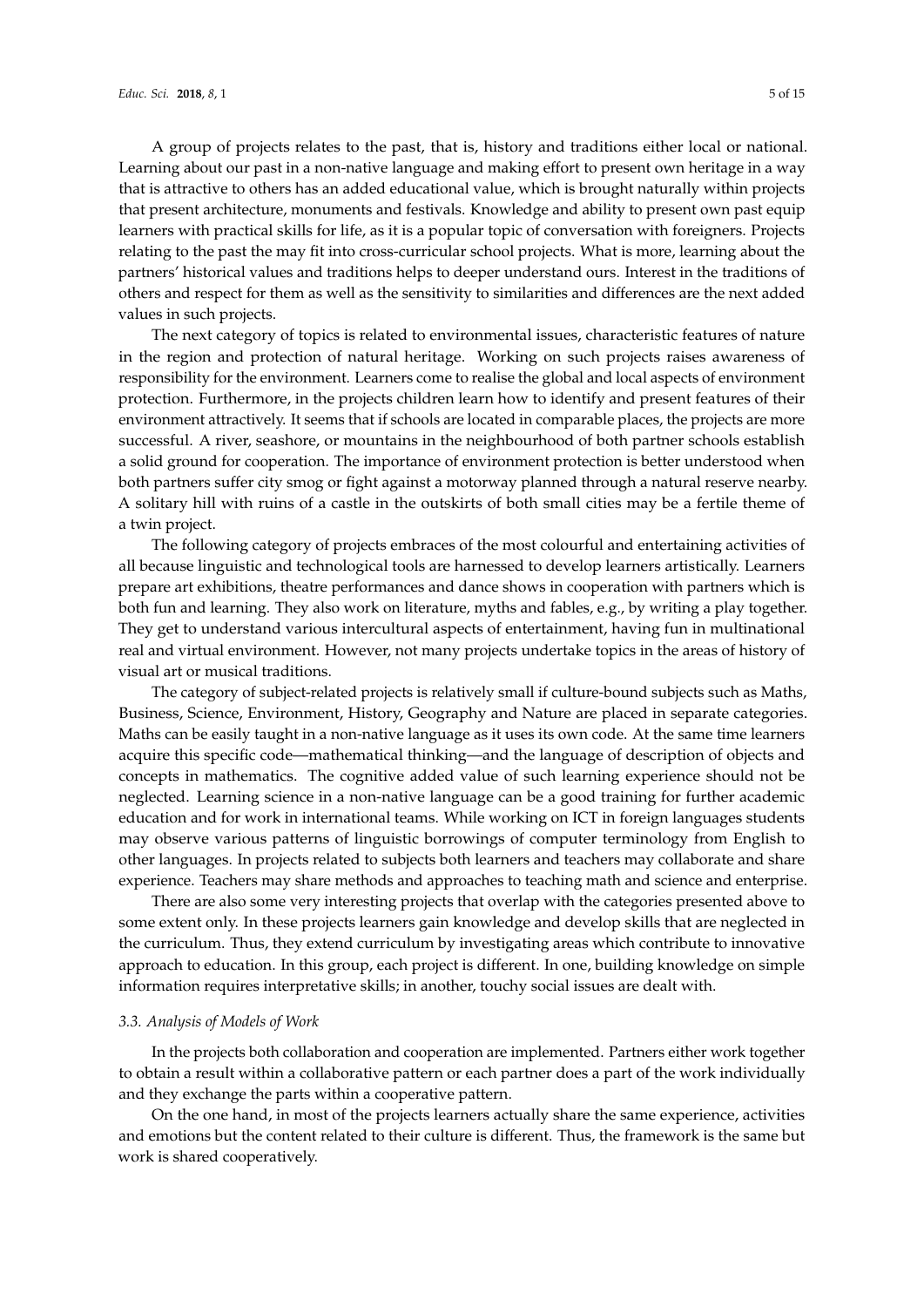On the other hand, in collaborative work the authorship of the results as equally shared. This leads to experience of unity in diversity, students learn how to identify and accept similarities and tolerate and respect differences. They enrich their understanding of inclusion in various senses of the concept.

#### *3.4. Analysis of Mediation*

In a community of practice students notice the role of mediation both—linguistic and cultural in spoken and written texts. Learners translate words, expressions or longer written texts from their native language into a foreign language, mainly English, to share texts with partners. They also translate from a foreign language into Polish to present the results of the project e.g., to friends or parents, or on a blog.

While talking through digital communicators students translate speech. They explain to each other the content, which may not be clear. That may be the case for different reasons, e.g., lack of concentration, differences—individual or group—in the stages of linguistic development, emotions caused by a new means of communication, mistakes made by the interlocutor, who is often a learner of the foreign language. The probability of communication e.g., in English between non-native speakers is much higher than the probability of having a conversation with a native speaker. Thus, it is very important to be aware of the influence of the native language on communication. Students and teachers practice mediation competence in both foreign and native languages, in different text genres. On the one hand, they communicate with partners more or less formally. On the other hand, informally, they present their project to other teachers, family members and friends. Sometimes they participate in formal meetings in their own school or in other schools, or with local or school authorities. They also write official accounts or reports. These tasks influence the way the use both languages for different purposes; that is their pragmatic competence grows.

Cultural mediation competence in and extended community of practice seems to be equally important. For example, in different cultures direct utterances are either accepted or not accepted. The same expression—even grammatically correct in English—in one culture may sound friendly, in another offensive. All experiences gained in different kinds of the mediation activities are developed in a safe eTwinning project, where a student is provided with the teacher's help, explanations and support. They are essential for breaking intercultural barriers and for better communication. These skills are useful in other communities of practice.

# *3.5. Analysis of the Teachers' Roles and Input*

The role of the teachers in integration telecollaborative work in the curriculum is pivotal. There are different levels of curricular integration in terms of students' access to international community of practice. Projects in which only one class is involved are usually based on the initiative undertaken by one single teacher. Projects in which the whole school is involved are supported by the head of the school. All of the teachers' participants in the projects are motivated to change their methods of work and to add extra value to their everyday teaching. The teachers' initiative as well as their managerial skills in creation international community of practice are observed. They have decided to open their classes to other learners and teachers. They also prefer learning-by-doing to learning-by-reading. The extended community of practice changes education by removal of the nineteenth-century educational limits, that is, four walls of a classroom, two covers of a textbook and five working days a week can be easily broken with no harm to the educational system as a whole. They remove routine artificial classroom activities from their teaching practice and replace them with socially and affectively meaningful communication tasks which introduce learners to a multilingual and multicultural world.

Most of the projects are targeted directly at learners, which is obvious in education, assuming that teachers get from the collaborative work some additional professional benefits such as satisfaction, experience, confidence, which seem less important. Most of the teachers see themselves as organizers, guides and motivators and in some cases even controllers. Thus, it is worth pointing out that in some projects, aims focused on the teachers are also emphasized. Teachers also want to benefit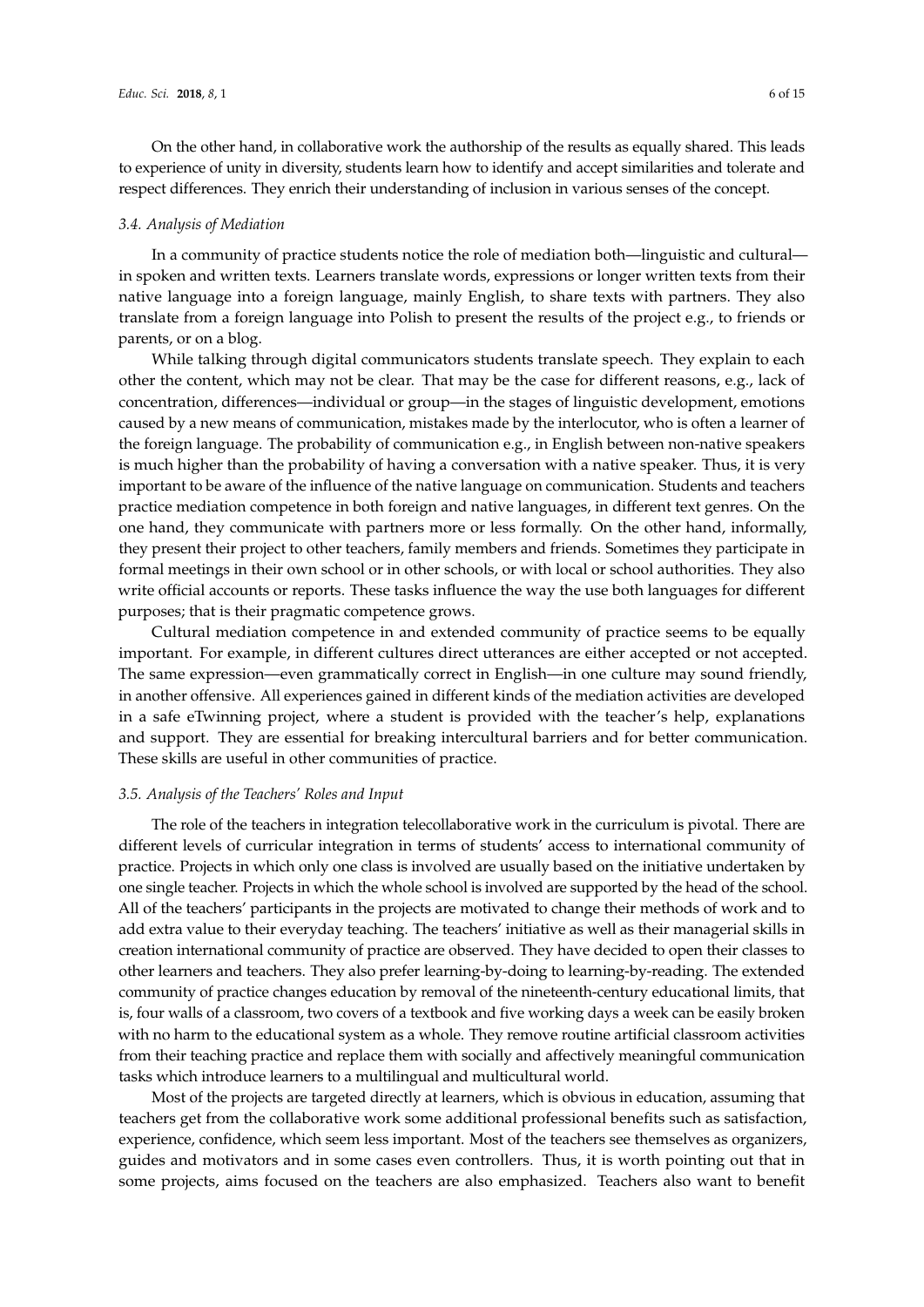professionally from the participation in the community of practice by exchanging examples of good practice, developing methodology of teaching and sharing with partners methodological advice they get from their teacher trainers. This reflects their creative and exploratory approach to a new teaching environment and new methods of teaching. Thus, integration enhances creativity in teachers.

### *3.6. Analysis of the Learners Roles*

Learners, who are mostly native computer and internet users, that is they have been observing their family members using computers since early childhood, may find learning through technology in non-native languages with colleagues from other countries as part of their life. They need guidelines how to use digital tools for learning so they appreciate the fact that they use the technology in schools naturally. They would probably be more surprised if they did not, as computers are tools of their everyday life. It is estimated that by the age of 21, a young person may spend 15 thousand hours in formal education, 20 thousand hours sitting in front of a TV and 50 thousand hours in front of a computer screen. That is why building habits of independent learning with the use of computers and via the internet becomes very important.

For many native computer users, the participation in eTwinning projects gives a chance to develop computer skills in a way that is useful for the school community. For many, it is an occasion to give up computer games and present their technical competences in authentic communication with partners. Moreover, they may appreciate the importance of intercultural skills and proficiency in foreign languages. For less privileged learners, who do not have access to computers at home, learning via technology in international groups at school and participation in a project may be the only chance to acquire simultaneously some technological, intercultural and linguistic skills for life. In this sense, the role of eTwinning in preventing digital divide should be strongly highlighted.

Teenagers are usually very interested in teen culture, they eagerly search for differences and similarities as they intensively build their personal, national and European identity. That is why, the group of projects about teen culture is presented separately in the gallery, however, they overlap with the ones about everyday culture.

In the projects learners collaborate among themselves within a group, with partners abroad, with their teacher and other teachers of different subjects. It happens, that the attitude of a passive receiver of teacher's orders, whose role is to answer quickly the teacher's questions, change into the attitude of a collaborator, who is able to decide on his or her tasks, their content, range and quality. Some students from educationally inefficient families, where there is no tradition of cooperation with teachers, may have problems with it. The satisfaction they get in communication with peers abroad may help them to overcome such attitude.

# *3.7. Analysis of the Technology Used*

A variety of digital tools available in schools is used. Although the essence of a good project is the pedagogically sound use of any technology available at partners' school, the higher the technology the more fun and attractive the project is, which young people can appreciate. Below in Table [2,](#page-7-0) there is an alphabetical list of programs, applications and websites used by teachers to collaborate in projects submitted to European eTwinning contest.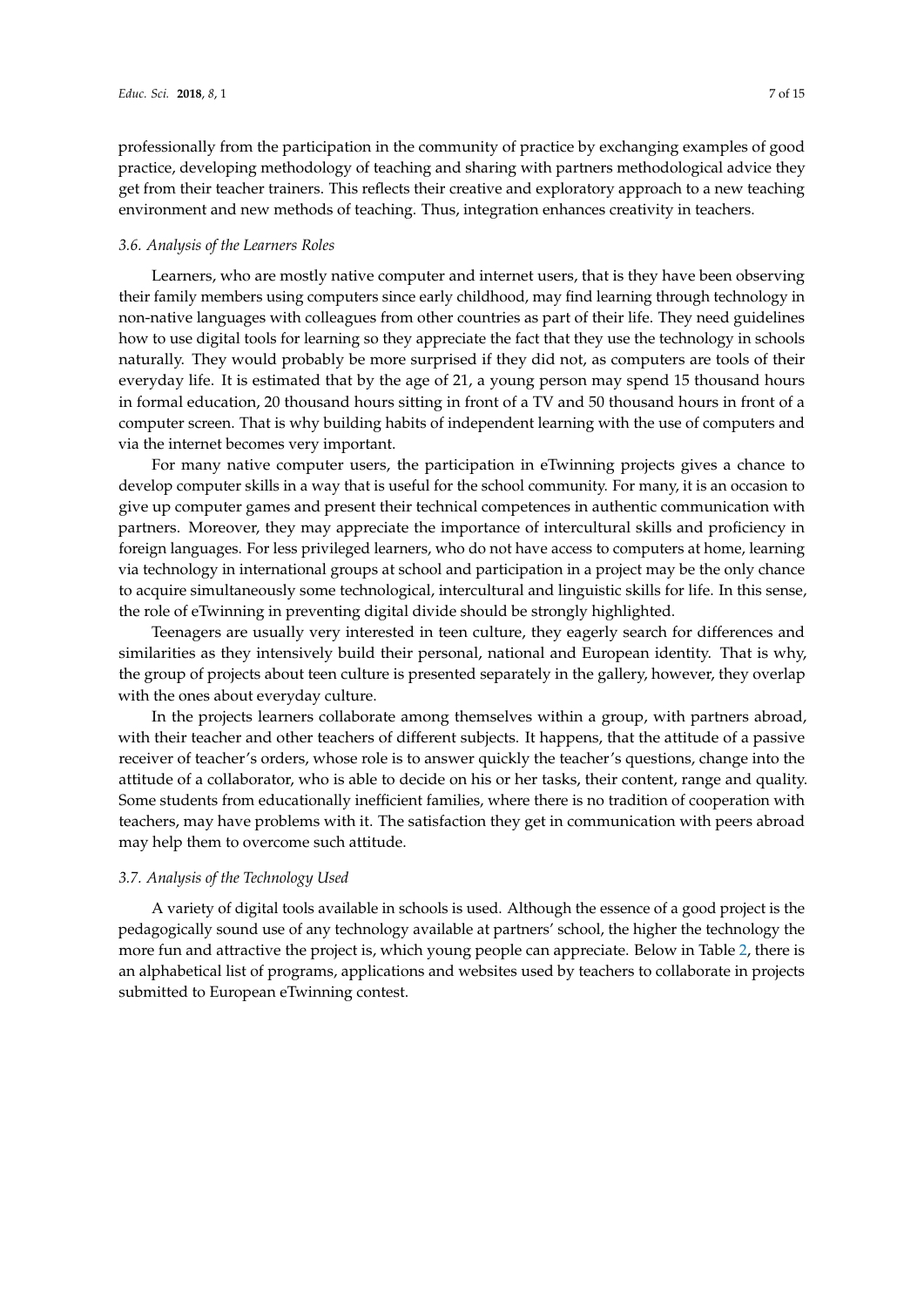<span id="page-7-0"></span> $\overline{a}$ 

| <b>List of Programes</b> | <b>List of Programs Continued</b> | <b>List of Programs Continued</b> |
|--------------------------|-----------------------------------|-----------------------------------|
| Accuweather              | JigsawPlanet                      | Proshow                           |
| Adobe                    | Jing                              | PurposeGames                      |
| Animoto                  | Kahoot                            | Quizlet                           |
| AnswerGarden             | Kizoa                             | ReadWriteThink                    |
| Anyvideoconverter        | KwikSurveys                       | screedbot                         |
| Audacity                 | LCD Text generator                | ScribbleMaps                      |
| authorSTREAM             | LearningApps                      | Scribd                            |
| Blaberizzer              | Lino                              | SketchToy                         |
| blog                     | Littlebirdtales                   | Skype                             |
| blogspot                 | Masher                            | Sliderocket                       |
| Bomono                   | Max Console                       | Slideshare                        |
| bookemon                 | Media ImpressionVoki              | SlideTalk                         |
| Calameo                  | MIND42                            | Smart Notebook 11                 |
| ClassDojo                | Mindmeister                       | Smilebox                          |
| ClassTools               | Mindomo                           | SmileBox                          |
| Comic Life               | Monkey Jam                        | Smore                             |
| Comic Master             | Moovly                            | SodaHead                          |
| Crazy Talk               | Movie Maker                       | Sony Vegas                        |
| DomoAnimate              | MS Excel                          | Spicynodes                        |
| DomoNation               | MS PowerPoint                     | Storybird                         |
| Dvolver                  | MS Word                           | Storybord                         |
| Educaplay                | OneTrueMedia                      | Surveymonkey                      |
| Elfyourself              | ooVoo                             | Tagxedo                           |
| e-mail                   | Padlet                            | Thinglink                         |
| ESLvideo                 | Paint                             | ToonDoo                           |
| Fipsnack                 | Pearltrees                        | Trip Advisor                      |
| Flash Gear               | Photo Peach                       | Tripline                          |
| Flashmeeting             | Photo Puzzle Maker                | Typeform                          |
| FlashVortex.com          | Photobucket                       | Vacaroo                           |
| FlickDraw                | PhotoPeach                        | Vcasmo                            |
| Flickr                   | Photoshop                         | Videojug                          |
| FormatFactory            | Photoshow                         | Vimeo                             |
| Fotobabble               | Photosnack                        | VocabularySpellingCity            |
| Fotor                    | Picasa Web Album                  | Vocaroo                           |
| Freeonlinesurveys        | Picture Manager                   | VoiceThread                       |
| Gimp                     | Picture Trail                     | Voki                              |
| Glitter Graphic          | PinnaclePaint                     | Voxopop                           |
| Glogster                 | Pixorial                          | WeTransfer                        |
| GoAnimate                | Pixrl                             | WhatsUp                           |
| Google docs              | Pixton                            | Wondershare                       |
| Google earth             | Pizap                             | Word Cloud                        |
| Google maps              | Polldaddy                         | Worditout                         |
| Iclone v.2               | PollSnack                         | Wordle                            |
| Iclone v.4.1             | Popplet                           | WordPicasa 3                      |
| ImageChef                | Postmywall                        | Wordsearchmaker                   |
| imgur                    | PowToon                           | YouTube                           |
| IrfanView                | Powtoon                           | Zondle                            |
| iSpring                  | Prezi                             | ZooBurst                          |
| Isuu                     | ProProfs                          |                                   |
|                          |                                   |                                   |

**Table 2.** List of software used in eTwinning projects.

The extensive list above illustrates the impact of telecollaboration on both teacher technical professional development and student awareness of digital educational instruments.

# *3.8. Analysis of the Results of the Projects*

There are two kinds of the results of work done in projects. The first kind is the end-product that represents visible effects and may be presented to others. In each project teachers and learners prepare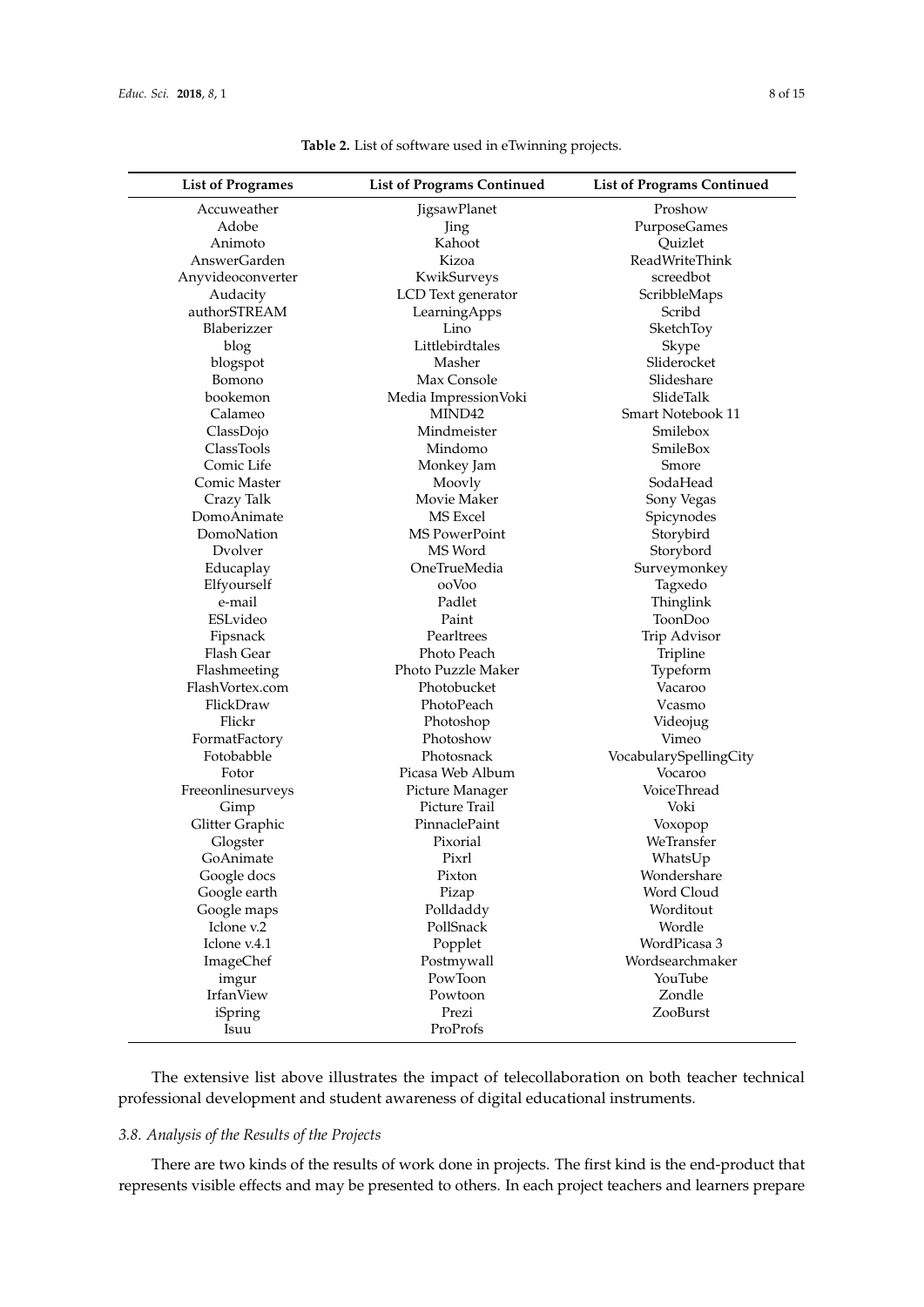digital materials such as presentations, photos, films, articles for project websites. They also produce brochures, books, posters, drawings. They record theatre performances, shows, meetings interviews, songs. Most of the materials are carefully prepared and the authors may be very proud of the results. The materials submitted for national or European contests are of very high quality. It is very important to produce a result that can be presented and shared. Other learners or teachers may make use of it. These results are very important in the short term. They document clearly and visibly the work done.

The second kind of the results represents the process of learning and cooperating. On the one hand, it is difficult to measure how much motivation to learn languages, to use technology increased. It is even more difficult to assess emotions such as friendship, satisfaction and pleasure experienced by participants. Many skills and competences acquired in the projects are used in everyday life. On the other hand, it is easy to forget how many real and imaginary barriers of various kinds disappeared, routines abandoned, not mention xenophobia and stereotypes that proved to be false. Some people do not even notice changes in their beliefs and attitudes towards openness to other cultures, social inclusion and tolerance. These results are not visible but in the long term they build ground for the future of participants both learners and teachers.

# *3.9. Analysis of the Project Integration in the School Learning Environment and Life*

Different approaches to the international cooperation are presented in the projects. Some schools had started collaboration with partners from other countries before the eTwinning program was introduced. Thus, they registered the continuation of their previous activities as projects. This means that eTwinning responds to the demand for international links. Some projects are unique and single actions with a clear beginning and end, they usually last for a short time. They are recommended for teachers who start international collaboration. Short-term activity provides useful experience and confidence for the decision on the further steps. Other projects are perceived as a safe and good starting point for a planned long-term cooperation between the schools including exchange of students in the future within Erasmus+ programme. The scale of collaboration also varies in schools from one class involved in the project to the whole school and its policy with many classes involved in various projects. In these schools both teachers and learners learn-by-doing and the school becomes an international learning organization. It is observed how important social similarities and differences are in collaboration. Although schools from extremely different social contexts may succeed in a project, the more learners have in common, the better. Cooperation between two schools located in similar rural or industrial areas, or summer or winter holiday resorts seems to be easier and more satisfactory for the participants. Even though eTwinning aims at all forms of school collaboration, the social aspect is worth taking into consideration at the initial stage of searching for partners. All in all, international collaboration enriches the learning environment.

Within a school, teachers also use various modes of internal collaboration. In some projects one teacher is responsible for almost all work done. She or he contacts the partners, organizes both the external project with a partner school and the internal project in the Polish school. Then, the same teacher supervises learners' activities and checks the quality of the results of the project. In other schools the role of a coordinator is shared: one teacher is responsible for the organization of the project but the work is shared between teachers of different subjects. For example, the language teacher contacts the other school and supervises all linguistic activities and helps to translate materials. The ICT teacher supervises all work on the website, blog or digital photography or video. Science teachers take the part covered by their subjects. The Biology Geography and History teachers give advice or provide some idea on local nature, landscapes and culture. The Maths teacher helps to do calculations and statistics. The Art and Music teachers supervise artistic activities. Sometimes Headmaster takes on the responsibility of the coordinator but it is not a rule. In some projects, a coordinator is a person who contacts with the partner school. In another mode of work all teachers participating in the project maintains contacts with their counterparts in the partner school. It is obvious that the share of work and ways of collaboration depend on the teachers, content of the project and number of learners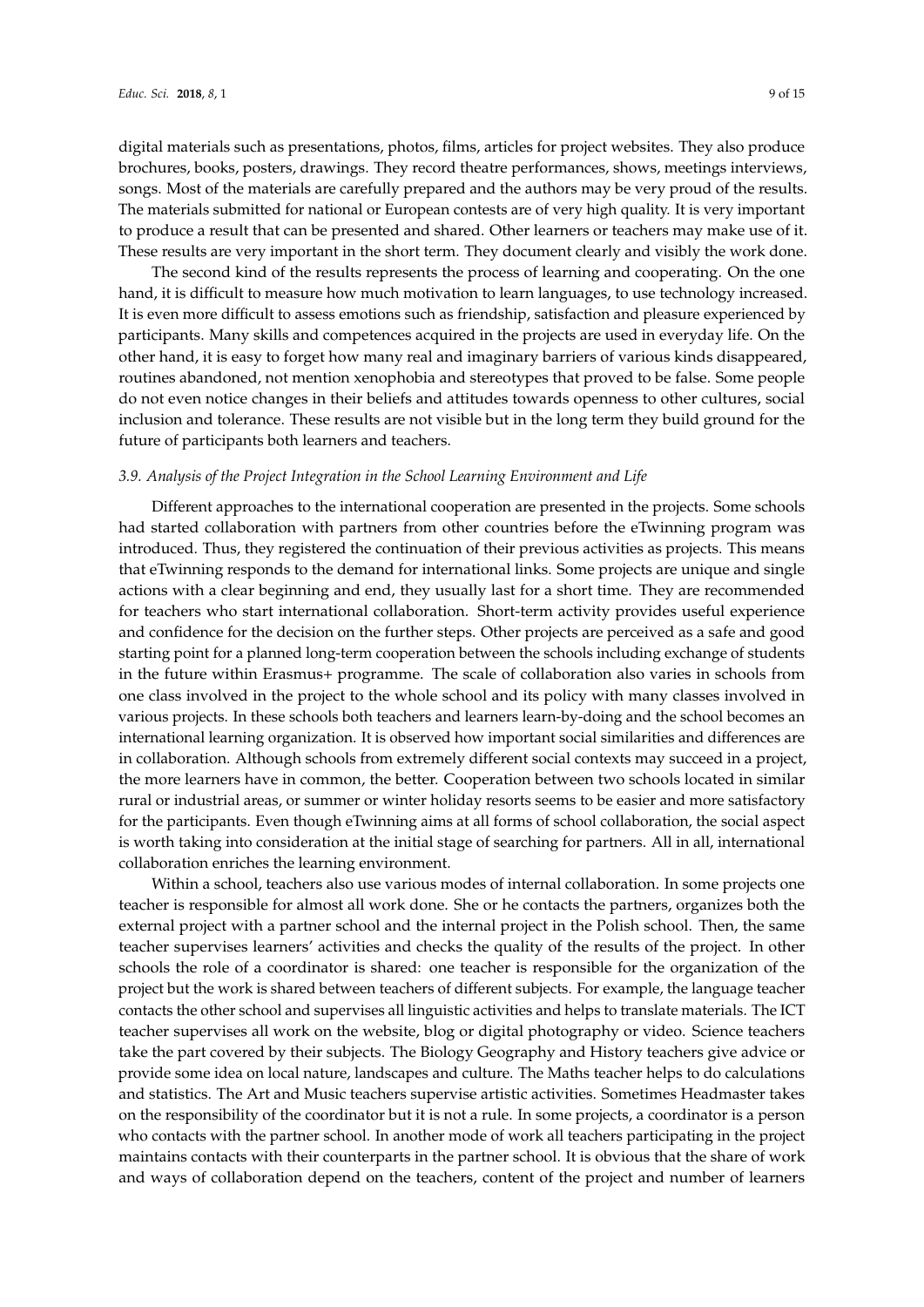participated. It is important to emphasise that one teacher with a small group of learners and one computer may build up a project as sound and beneficial for students as a large group of teachers with hi-tech infrastructure.

#### *3.10. Analysis of the Global Issues in Education*

Many participants of projects coordinated by one country emphasize that the idea of twin immediately transforms into the idea of multi, as the human willingness to communicate is unlimited. Although the idea of the eTwinning programme promotes cooperation of two schools as embedded in the eTwinning name, willingness to cooperate overcomes the limits of two and there are many projects in which schools from various countries cooperate on the same topics. This is an additional value for teachers and learners. When schools gain more experience and confidence in international collaboration the number of teachers and students participating in it increases.

On the one hand, in the global culture of the world with people watching the same films and news on TV, reading the same books, eating the same food and having access to internet resources in all countries, educational institutions cannot remain closed in classrooms and school buildings as relics of the nineteenth century. The external pressure of civilization opens them up. Through the international collaboration the dreams of the first computing pioneers in education have come true. On the other hand, human nature desires diversity, longs for personal and social identity and a sense of belonging to a social group with its particular signs, features and behaviour. The two driving forces, that is, globalisation and desire of diversity, create a conflict that young generation should become aware of. As the number of multicultural contacts is growing, children have to learn from the early age how to respect 'others' and 'their values' as well as assert 'ourselves' and preserve 'our values' in the 'global village'.

#### *3.11. Analysis of the Role of the Projects in Local Community*

The role of eTwinning projects grows in local communities. Parents and even grandparents take part in the projects, particularly, if the topic relates to their youth. They willingly fill in questionnaires, they agree to be interviewed about old customs. They share their experience, talk about dramatic events of their lives, history of the town or region. Thanks to such activities a generation gap diminishes. Thus, eTwinning provides ground for better cohesion between generations, integrates generations.

Students often present results of the project work, e.g., dance shows, exhibitions of pictures or posters. They publish multilingual web sites about history and cultural events of their own town on region to attract tourists' attention. They prepare multilingual brochures to promote local tourist attractions. Students naturally join the community activities. They become citizens, who take care of the nature, historical remains and traditions.

Local authorities supported educational activities of the partners. eTwinning project results are presented during a twin towns festival. Representatives of local authorities participate in many school activities related to the school projects, they also come to celebrate eTwinning week. Sometimes links to multilingual descriptions of the history and tourist attractions of the town published on school websites are added to the community website. It is worth promoting the multilingual descriptions, e.g., in information boards on historical buildings or town authorities' boards. We may imagine how impressed could be a foreigner from a distant country who can read a notice about a small Polish town in his or her own language. Support provided by local authorities, mayors of towns and heads of villages, educational authorities, curators, inspectors acts as a catalyst for changes in education promoted in eTwinning action.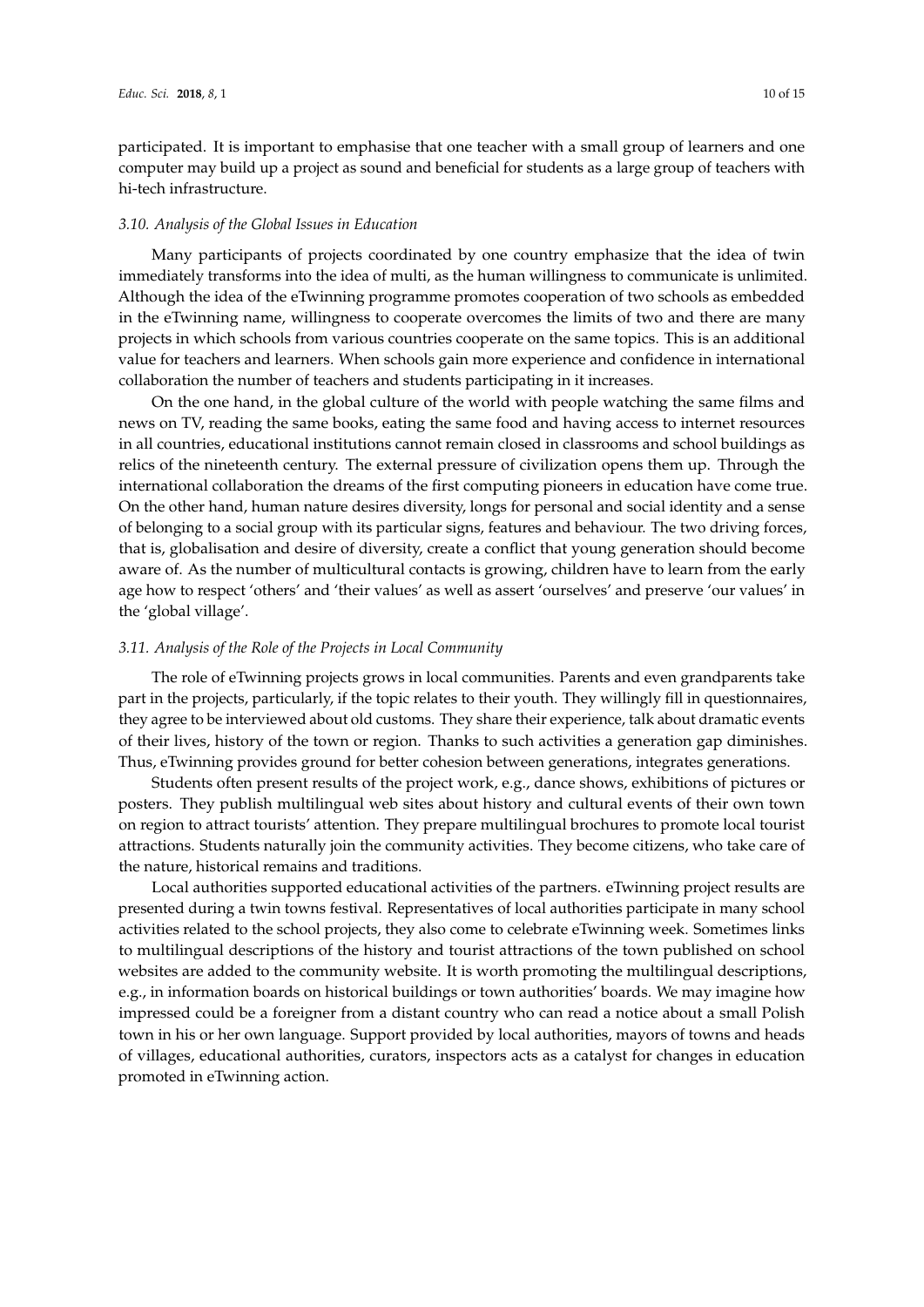# **4. Discussion**

# *4.1. Integration as the Ground for Each Project*

Integration of interdisciplinary knowledge and skills is embedded in the construction of each eTwinning project. Teachers and learners interact in at least one common language, native or non-native for the partners, through technology. Whatever topic of interaction they select, they develop collaboratively various skills: linguistic, communicational, technical, intercultural, thematic, organizational, managerial, etc.

# *4.2. Integrating Multilingual Community of Practice*

Collaborating teachers and students build a community of practice which resembles, in a small scale, real life, which is multilingual, multicultural and equipped with various digital devices. Participation in the project provides opportunities for integrating curriculum as it gives learners opportunities to develop a broad range of competences: linguistic, intercultural, subject and technical. The language of communication in writing and speech takes place in various languages. However, English is the main language used by partners. Contact with Less Commonly Learnt and Taught Languages develops plurilingual competence. The topics are selected by both the teachers and by their learners according to their interests and individual aims. Thus, learning becomes more individualized and emotionally involving. Working in groups, both in-class and with partners abroad, creates many occasions for exchanging views and opinions, organizing and presenting them with a clear communicative aim. By using e-mail, chats, forums, creating and publishing web pages they develop reading and writing in genres characteristic for digital means of communication. Thus, they learn how to write hypertext, add graphics to electronic texts and use abbreviations in chats. They also prepare brochures and booklets for print in traditional genres, so the variety of text types is extended. Linguistic development in social contact is interrelated with intercultural awareness. Their motivation to learn selected languages—mainly English as a global language and the need for them increase, because vocabulary and grammar are acquired for immediate, not future use.

#### *4.3. Integrating Cultural and Intercultural Awareness*

Through participation in the broader community of practice schoolchildren not only learn about other cultures but also understand their native culture and its values better. They discover common universal human values in broader than local context. Searching for such values is a main feature of growing up during school years. Children learn how to identify cultural similarities and differences and accept both of them in a non-judgmental way. They also learn how to differentiate behaviour accepted in another culture, which may be odd in the native culture, from behaviour which is unacceptable in any culture. Knowledge of the eTwinning partner's culture and intercultural experiences gained in the project build openness and tolerance towards other cultures in general. A positive attitude to people speaking different languages and having their own customs raises curiosity and helps to reduce the concept of foreignness and strangeness. Young people become "global citizens". The benefits of early intercultural experience seem to build democratic responsibility in the citizens of the future society and accept cultural diversity naturally, which is particularly important for children from monolingual regions and countries. It is noteworthy that cultural human values expressed in non-native languages are gained and shared via the Internet, which is available everywhere.

#### *4.4. Integrating Technology*

One of the prerequisite is the use of digital technology, the projects are based on technology as the main means of communication. Its use varies from very simple web 1.0 tools such as email or chat, to web 2.0 collaborative tools such as Learning Management Systems or digital audio or video blogs, wikis, social networking tools, mobile technologies, etc. Technology at any level serves its purpose: it is used as a tool for integrating various themes in education and personal and social development of its users. Schoolchildren acquire technical skills through the use of tools relevant to their cognitive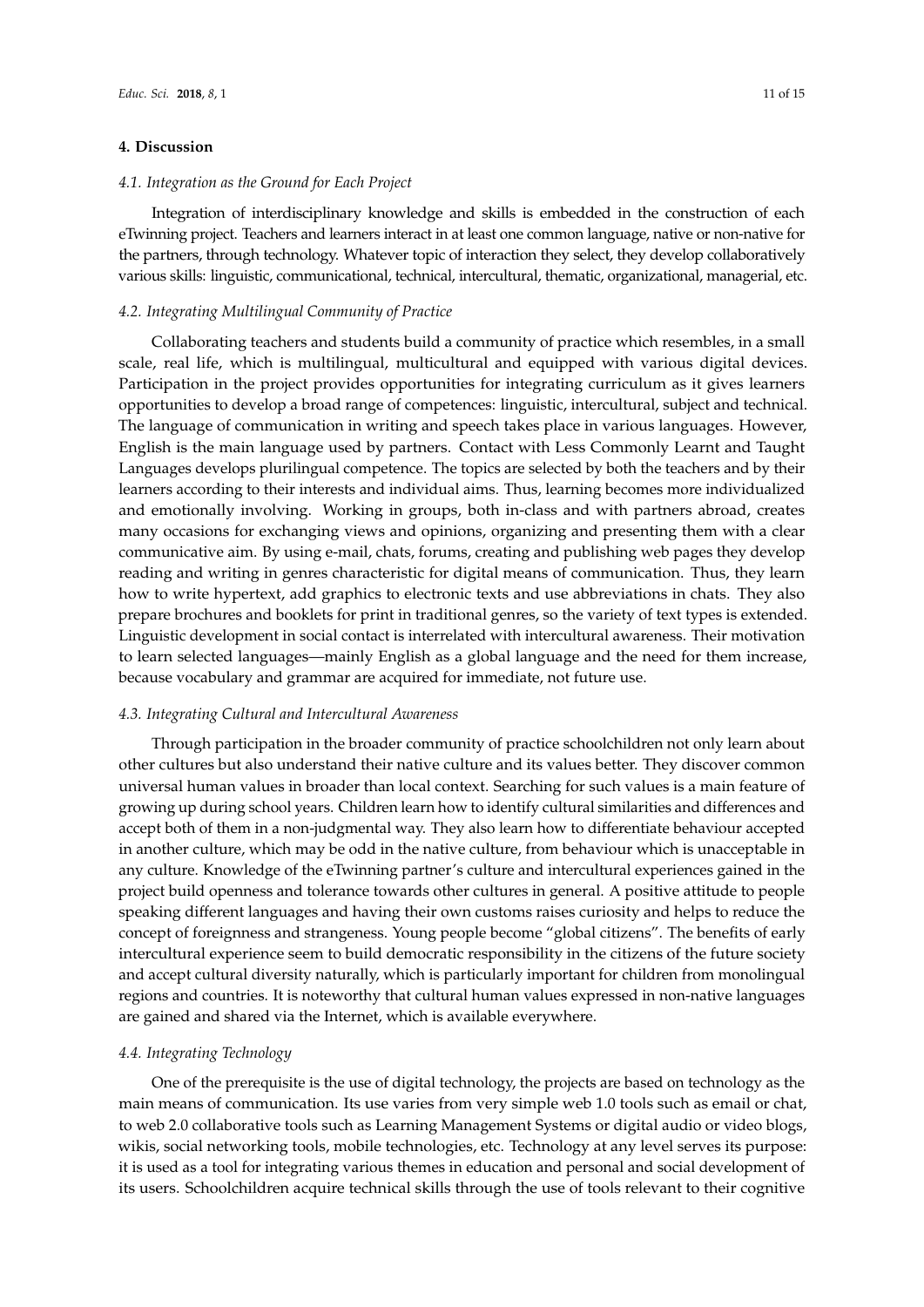potential, for example, small children can participate in videoconferences, teenagers can use social networking sites or forums. On the one hand, learners may notice the power of technology as a means of communication and source of information. On the other hand, they learn how to take responsibility for their web-creations, for information they send directly in texts, which they prepare and indirectly in the style, in which they cooperate. The early experience in using the Internet for learning may result the future in participation in professional communities of practice for lifelong learning.

# *4.5. Integrating Teachers*

Participation in a project invites teachers of all subjects to take part in collaborative international education. Developing intercultural competence in learners, which is obvious for teachers of languages because it is the main reason and content of their work, does not seem to be obvious for teachers of non-linguistic subjects. Working on such subjects—for example, Maths, Biology and Science in a non-native language prepares learners for further education and work in international teams. However, teachers of these subjects may perceive developing intercultural and linguistic competence within their field as problematic, because of a lack of such educational tradition, absence of relevant issues in the syllabus and deficiency in their own linguistic knowledge and skills. Teachers build community of practice by working together, sharing good practice, good examples of international links and a better understanding of problems that teachers face. They also have the sense of belonging to the community of European teachers sharing a similar approach to multilingual, multicultural, technology-based education.

# *4.6. Integrating Headmasters*

Participation in projects encourages headmasters to open their schools and provide opportunities for European international cooperation between teachers and learners regardless of geographical and cultural constraints. What is more, technological resources available in schools are used more extensively and effectively as tools for teaching and learning.

# *4.7. Integrating Fun and Serious Learning*

The projects provide opportunities for having fun while learning and for enjoying working on the final products of one's own choice, while collaborating with people who are "other, alike, the same"—as expressed in the title of one project.

# *4.8. Limitations to Curricular Integration*

Few projects are focused on topics other than "customs and traditions" The buzz-words "regional customs and traditions" are so vague: there are always people who live in the region and do not know the customs or traditions attributed to this region. The real problem is that the concept of culture is very broad and it is not precisely defined, which makes it difficult to formulate general statements about culture. Whose culture do the children describe when they write about culture? How much culture is there in non-culture orientated activities? The large number of culture-centred projects shows that the majority of language teachers prefer to handle topics related to culture (whatever it means) and literature. Most of them are not prepared to undertake topics related to non-linguistic subjects and are not interested in taking them. It seems that significant changes in pre-service and in-service language teacher training should be recommended.

Even though we accept a vague definition of culture, it is obvious that there are several spheres of culture: from everyday culture to high culture. The majority of the projects deal with routine activities—daily, weekly, or yearly routines—most of which usually constitute the content of textbooks. This "surface layer" of the broad concept of culture is perceived as the main educational issue. Attempts to handle more serious but also more difficult aspects of culture, can be found only in few projects. Projects that focus on Maths, Science, Geography, Economics, Informatics and the Environment are still a minority. They provide ground for CLIL (Content and Language Integrated Learning). Non-linguistic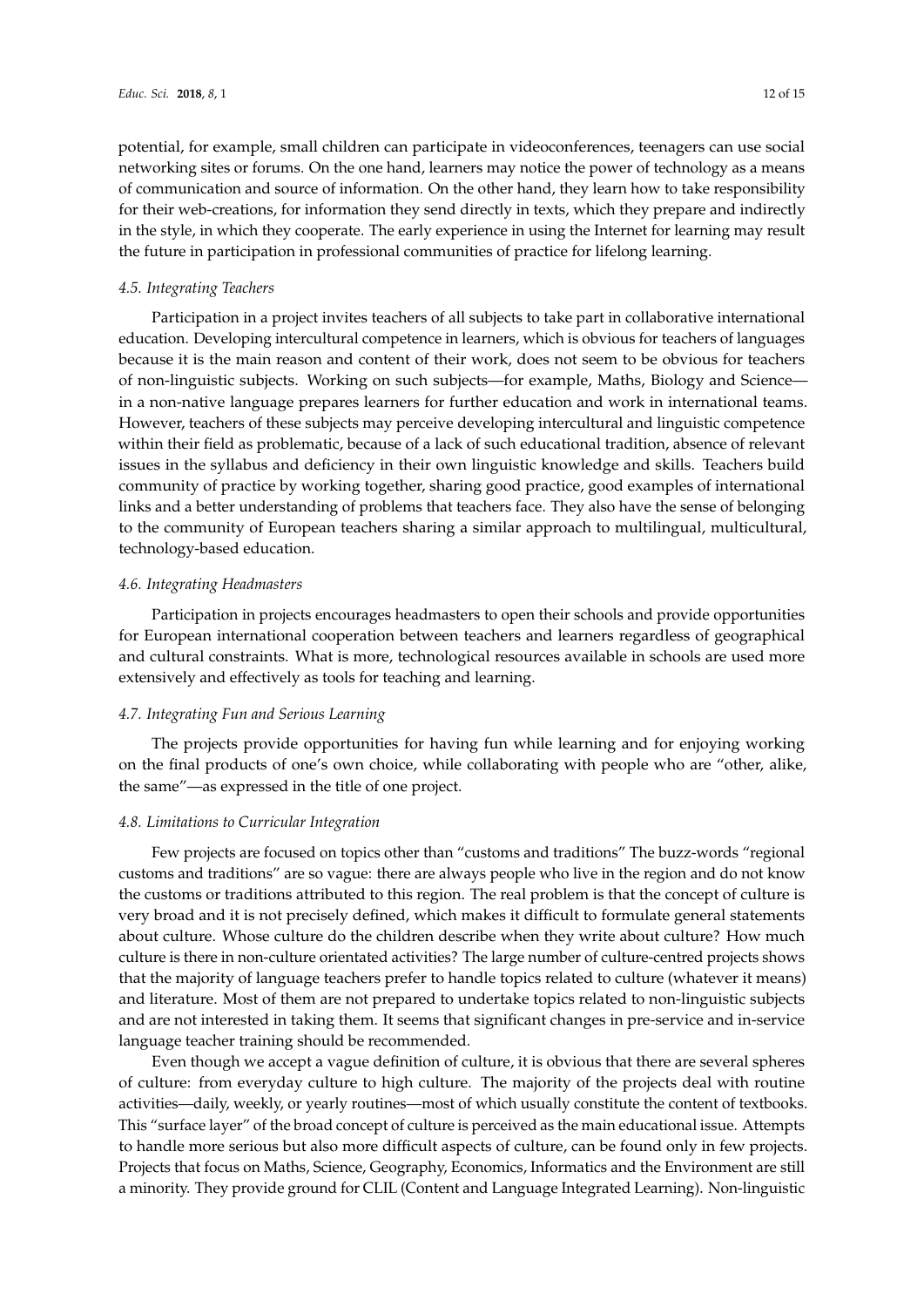subject teachers are less interested or prepared to incorporate linguistic and intercultural issues in their curricula. It can, thus, be recommended, that the curricula of all subjects should include such issues as terminology in foreign languages and international collaboration. Sport appears rarely in the projects as a topic, it was sometimes mentioned in life styles. The proportion of "surface culture" to other subject orientated projects should be changed.

Troublesome and sometimes shameful social issues, various addictions such as alcohol, drugs, bullying and crime at school as well as tolerance to minorities of different types are rarely undertaken even if such problems are shared by both partners' communities. However, there is a controversy if such topic should be a matter of discussion at all. These topics can be a chance to prevent such troubles, to sensitize to the threat and to protect victims.

# *4.9. Recommendations for the eTwinning Projects Development*

The following areas may be considered for further development:

- Age—more technology-enhanced work in secondary and vocational education;
- Range—more teachers and learners from each school engaged in telecollaboration;
- Regions—more participants from rural and less privileged areas;
- Learners' mode of work more collaboration, less cooperation—working together on one product rather than working separately on products for the partner;
- Teachers' collaboration—teachers of languages and non-linguistic subjects, who participate in one project in a school cooperate to develop teaching skills needed for CLIL (Content and Language Integrated Learning);
- Universal final results—other learners and teachers may make use of them; the results may be useful for the local community.

# *4.10. Recommendations to Researchers in the Field of Education*

The project participants are members of community of practice. They are more engaged in building the international learning and teaching environment than researching it in a rigorous scientific study. The research initiative on the impact of eTwinning was based on questionnaires.

Thus, there is plenty of research areas for further studies with the use of quantitative, qualitative studies within a broad perspective of ethnographic approach. Content based studies with a reference to materials prepared or communication patterns used by the project partners are also interesting. The present study is an example of content analysis from the perspective of curricular integration.

To give some examples of potential perspectives of research:

- The innovative use of technology at various educational levels;
- The impact on teacher professional development—various aspects;
- The development of intercultural competence in learners and teachers;
- The patterns of communication used in successful projects;
- The reasons of drop-out and lack of satisfaction with collaborative work;
- The patterns of collaboration;
- The impact of the projects on linguistic development of the stakeholders;
- The dissemination of the project work;
- The role of educational models and traditions in various educational systems.

These areas may be examined at local level or in the form of comparative studies.

However, I would not recommend experimental studies, as it is controversial ethically to exclude one group of learners from the project in order to compare the results. It seems that the results could not be comparable as the local learning environment is hardly comparable with an international one with collaborative work with partners from other countries. I would also perceive effectiveness studies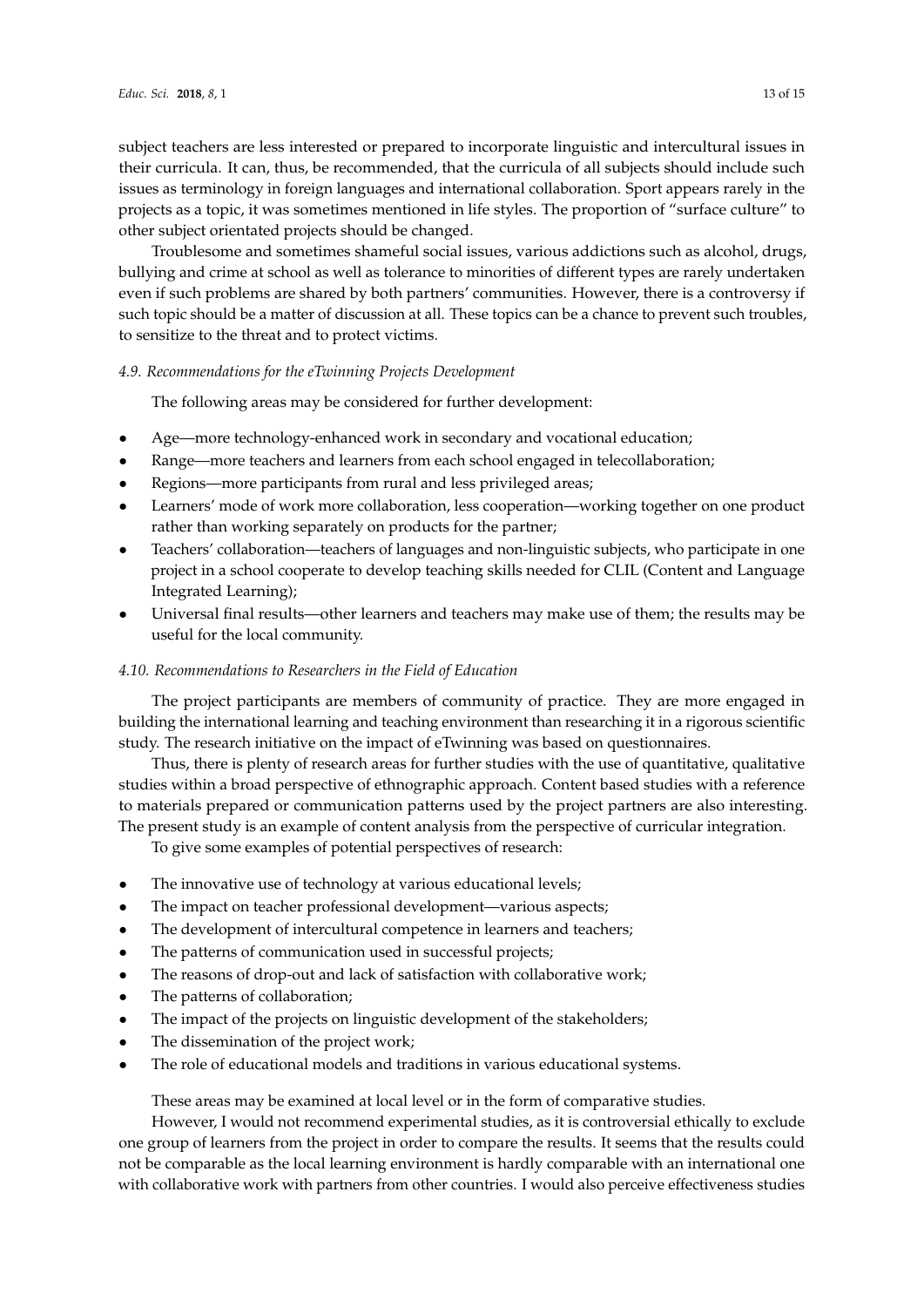as controversial as good education is often oriented on long-term-goals. Thus, short term effects might be not noticed. The long-term effect even might not be predicted wisely.

#### **5. Conclusions**

To sum up, participation in eTwinning projects becomes an important factor that integrates curriculum, enhances CLIL, builds a broader community of practice through telecollaboration. IT enriches the learning environment and experience.

The eTwinning programme which has received such a wide response among educators fulfils the expectations of teachers, who use technology and languages as tools to prepare the young generation for the future. What is more, European educators have created a community of practice. Multifaceted analysis of the processes and results of the programme indicates the integrative tendencies, which take place in education. Focus on social interactions brings curriculum integration processes well adopted by the participants of the projects.

In the projects language and technology are enslaved for learning, communication, social, personal and professional development, for integration at different levels and with the use of different patterns. A community of practice prepares young people to life in a multilingual, multicultural world, in which people are networked according to their interests and preferences. For technology, it is the best way to disappear from the user's perception, in the sense, that it is used naturally without either any attention or emotion from the user [\[29\]](#page-14-16).

Building on what has been already achieved in the eTwinning community of practice may involve more learners into such collaboration which is especially valid for regions where learners cannot experience intercultural co-existence on everyday basis.

**Conflicts of Interest:** The author declares no conflict of interest.

# **References**

- <span id="page-13-0"></span>1. Pring, R. Curriculum integration. In *The Philosophy of Education*; Peters, R.S., Ed.; Oxford University Press: London, UK, 1973; pp. 123–149.
- <span id="page-13-1"></span>2. Jacobs, H.H. *Interdisciplinary Curriculum: Design and Implementation*; Association for Supervision and Curriculum Development: Alexandria, VA, USA, 1989.
- <span id="page-13-2"></span>3. Austin, J.D.; Hirstein, J.; Walen, S. Integrated mathematics interfaced with science. *Sch. Sci. Math.* **1997**, *1*, 45–49. [\[CrossRef\]](http://dx.doi.org/10.1111/j.1949-8594.1997.tb17339.x)
- <span id="page-13-3"></span>4. Kain, D.L. Cabbages and kings: Research directions in integrated/interdisciplinary curriculum. *J. Educ. Thought* **1993**, *3*, 312–331.
- <span id="page-13-4"></span>5. Barab, S.A.; Landa, A. Designing effective interdisciplinary anchors. *Educ. Leadersh.* **1997**, *6*, 52–58.
- <span id="page-13-5"></span>6. Stanley, G. *Language Learning with Technology: Ideas for Integrating Technology in the Classroom*; Cambridge University Press: Cambridge, UK, 2013.
- <span id="page-13-6"></span>7. Lave, J.; Wenger, E. *Situated Learning: Legitimate Peripheral Participation*; Cambridge University Press: Cambridge, UK, 1991.
- <span id="page-13-7"></span>8. Dillenbourg, P. What do you mean by collaborative learning? In *Collaborative Learning: Cognitive and Computational Approaches*; Dillenbbourg, P., Ed.; Pergamon Elsevier Science: Amsterdam, The Netherlands, 1999; pp. 1–16.
- <span id="page-13-8"></span>9. Mishra, P.; Koehler, M.J. Technological Pedagogical Content Knowledge: A new framework for teacher knowledge. *Teach. Coll. Rec.* **2006**, *6*, 1017–1054. [\[CrossRef\]](http://dx.doi.org/10.1111/j.1467-9620.2006.00684.x)
- <span id="page-13-9"></span>10. Knezek, G.; Christensen, R. The importance of information technology attitudes and competencies in primary and secondary education. In *International Handbook of Information Technology in Primary and Secondary Education*; Voogt, J., Knezek, G., Eds.; Springer: New York, NY, USA, 2008; pp. 321–331.
- <span id="page-13-10"></span>11. Higgins, J. *Language, Learners and Computers: Human Intelligence and Artificial Unintelligence*; Longman: London, UK, 1998.